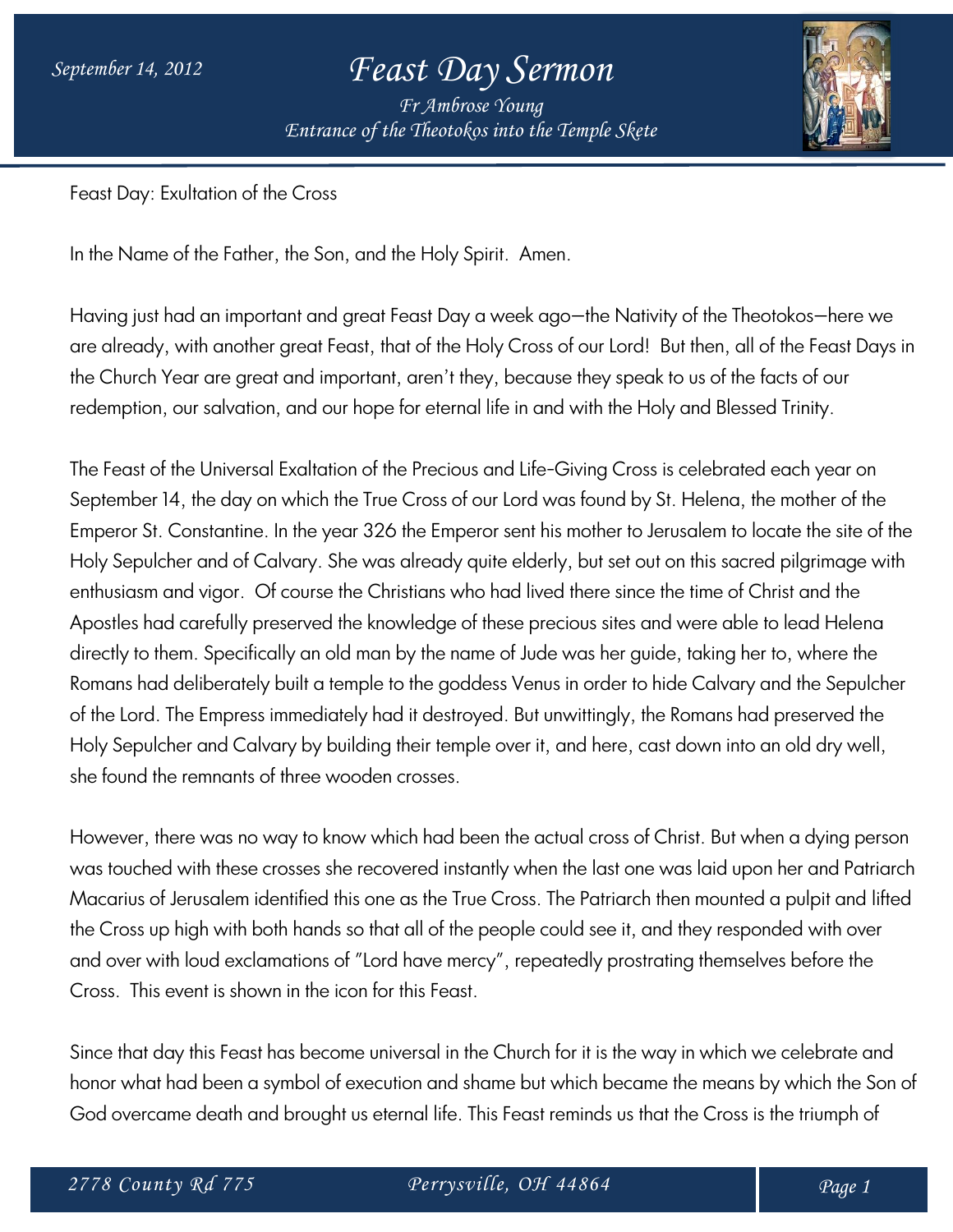*Fr Ambrose Young Entrance of the Theotokos into the Temple Skete*



God's wisdom over the fallen wisdom of this world, a source of hope and victory for us, for since that time we Orthodox Christians view ourselves and everyone else and all of life and history and culture through the prism of this Holy Cross.

By the way, and as an aside, it is worth noting that the pious Elder Jude, who had guided the Empress to the holy sites, was martyred for Christ during the reign of the Emperor Julian the Apostate, who began his iniquitous reign in the year 361. This St. Jude is commemorated on October 28, the day of his death.

Meanwhile, however, St. Helena had returned to Constantinople, taking with her the Holy Cross and the nails that had pierced the Lord's hands and feet. These relics were enshrined there. She then took with her to Rome, where she lived in quiet retirement, the "titulum"—the wooden sign that had stood above Christ's head on the Cross with the words "Jesus of Nazareth, King of the Jews" in three languages. She lived in an old Roman palace, the Sessorian, and here she constructed a private chapel for herself where the titulum was enshrined. Later, after her death, a great church was built dedicated to the Cross, which enclosed her chapel—still there today—and her gardens have been preserved as well. A monastery now exists in her former palace.

Brothers and sisters, the Cross is the place where every brokenness, injury, and wound encounters the loving compassion of God. We are called not so much to embrace the Cross as to allow ourselves to be embraced by it. When the Holy Spirit begins to work in a soul, that soul is compelled to throw herself into the arms of the Cross because there, and there alone, is the soul secure.

More than any other Christians, I think, we Orthodox Christians love to salute and greet the Cross. We even address prayers to it, as in the beautiful Akathist to the "Spiritual Ladder, the Precious Cross." We call it a "spiritual ladder" because, by means of the Cross, we can actually climb to heaven! Before this holy and sacred Tree we sing: "Angels from Heaven invisibly circle the life-bringing Cross in fear, and seeing it now brilliantly shed light-bestowing grace upon the faithful, amazed they stand and cry to thee such words as these…Rejoice, O Tree most blessed!"

But how can this be? Why do we say such things to an inanimate object? Does the Cross have ears? Why is it that we address it as if it was a living being? Well, of course by speaking such praises to the Holy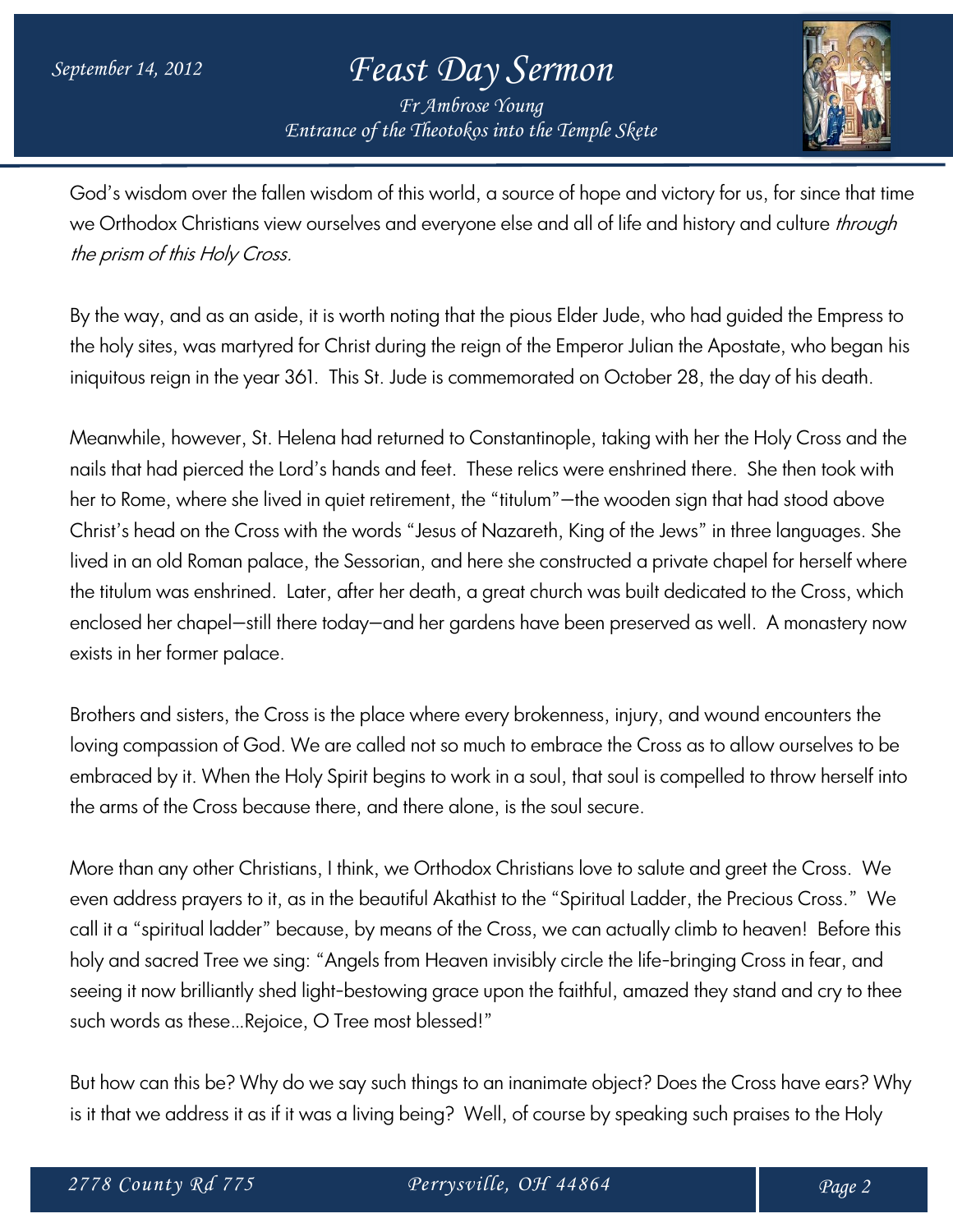*Fr Ambrose Young Entrance of the Theotokos into the Temple Skete*



Cross we are actually speaking to our gracious Master, our Lord and God, Jesus Christ, who, by consenting to be nailed to this Cross, saved us from our sins.

But, as with all holy relics, we do believe that the wood of the Cross also is a repository of grace, like sap in a living tree, the grace that could be given only by the One who hung upon this Tree. For this is the second Tree of Life-the first having been planted in the Garden of Eden. By means of this tree, which stood on that lonely hill outside Jerusalem so long ago, we have gained eternal life—the same eternal life that would have been Adam and Eve's if they had not sinned.

And it is here, beneath this Cross,that the Lord waits for each one of us. It is here that He meets us; here, in suffering. Here, in pain, in all loss of worldly success and praise; here, in complete self-sacrifice and in rejection of our own will, as He rejected His own; here, in perfect obedience to Him, as He was obedient unto His Father, yea, even unto death. It is here, at the foot of this Tree that He waits for us when we have been disrespected and rejected by others and when the world and its pomp and princes and powers have failed us, as they failed Him, the spotless Lamb of God. It is here, in sickness and the frailty and fragility of old age, that He awaits us. And finally it is here, beneath the "old rugged Cross," that He will meet us in death itself and open for us, who have believed in Him, , the door to paradise.

Yes, through the Cross Jesus meets us. But He meets us not as a man, but as the Risen God-Man who holds the keys of eternal life in His precious hands, those same hands that were nailed to this Tree. And here, at His Cross He waits to fasten  $\nu s$  to the Cross, too. He reaches down from it with one arm to embrace us and draw us up to Him, up to His Cross, and to everlasting glory.

Before we came to the Cross, brothers and sisters, our lives were filled with death. But now we are filled with life, for the Cross, which is hidden in each and every smallest suffering of our lives, brings us closer and closer to that brilliant and eternal life, if only we will embrace it, carry it, and be its champion and defender in this fallen world. And, as we all know, increasingly the Cross is reviled and hated in our world, and in need of defenders.

As another has written: "If we are to partake of this [new] life, then we must ascend the Holy Tree [of the Cross]. We must ascend and eat of its fruit. If in the forest we find a tree with beautiful fruit, we do not